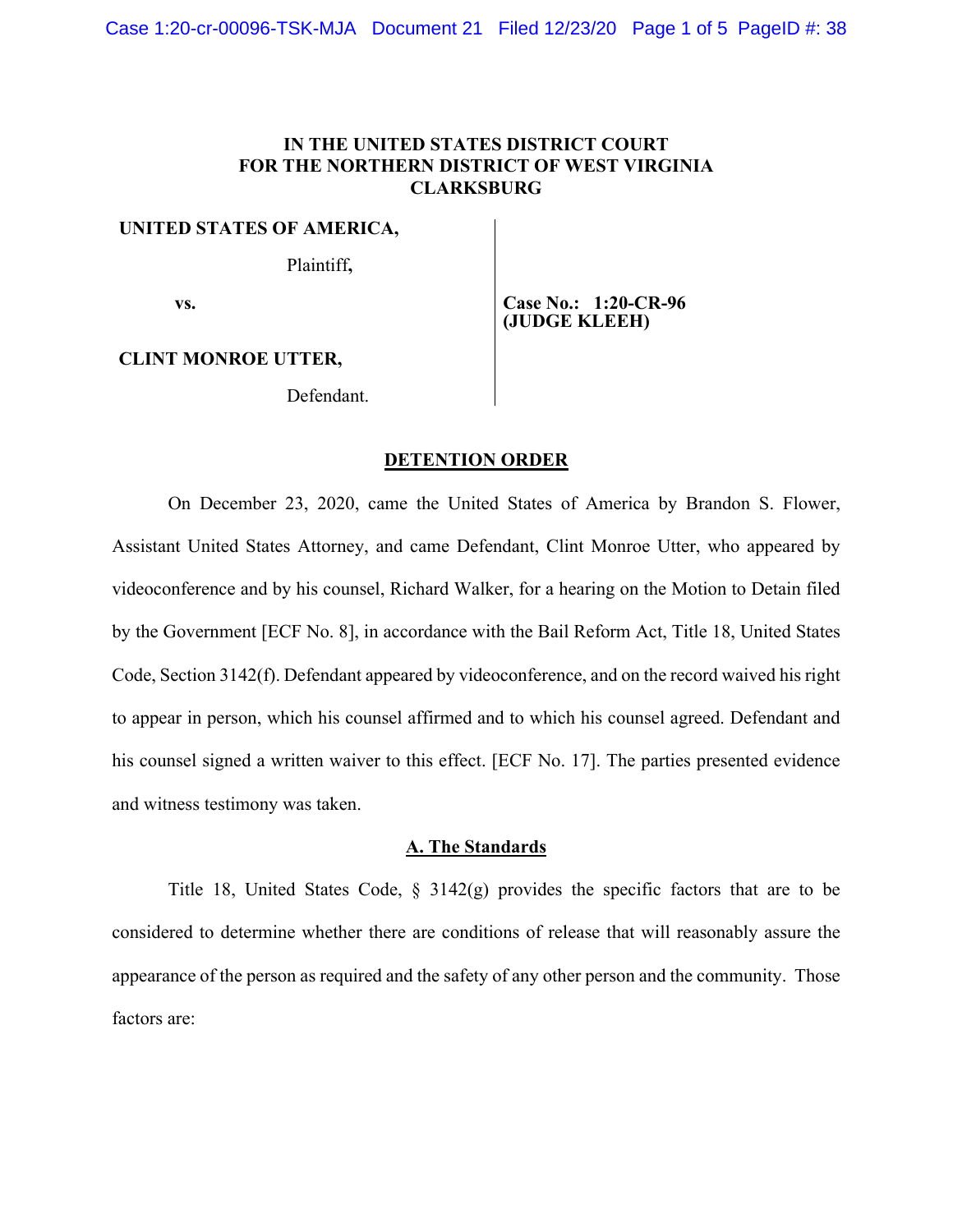1. The nature and consequences of the offense charged, including whether the offense is a crime of violence, a violation of Section 1591, a Federal crime of terrorism, or involves a minor victim or a controlled substance, firearm, explosive, or destructive device;

2. The weight of the evidence against the person;

 3. The history and characteristics of the person, including but not limited to community ties, employment, criminal history, record of court appearance or whether the person was on probation or parole at the time the current offense was committed; and

 4. The seriousness of the danger to any person or the community that would be posed by the person's release.

### **B. Findings of Fact and Conclusions of Law**

 On December 15, 2020, Defendant was indicted on one count, namely, Bank Robbery, in violation of Title 18, United States Code, Section 2113(a). [ECF No. 5].

 The Government called Special Agent Angela Bronson ("SA Bronson") to testify to events which lead to the Indictment in the instant case. SA Bronson, in a lengthy and detailed recitation of events, in summary, testified that on the morning of November 17, 2020, Defendant followed an employee of Summit Community Bank in Salem, West Virginia into the bank as the employee arrived at work. On so doing, according to the testimony, Defendant robbed the bank at gunpoint, taking the sum of \$69,100.00. In the process, Defendant is alleged to have tied up five employees of the bank during the robbery, and then taking the bank branch manager's vehicle to flee the scene.

 SA Bronson further testified that law enforcement recorded two conversations with Defendant in which Defendant indicated a desire and specified plans for carrying out "hits." One such conversation was between Defendant and a Confidential Informant (CI) in which Defendant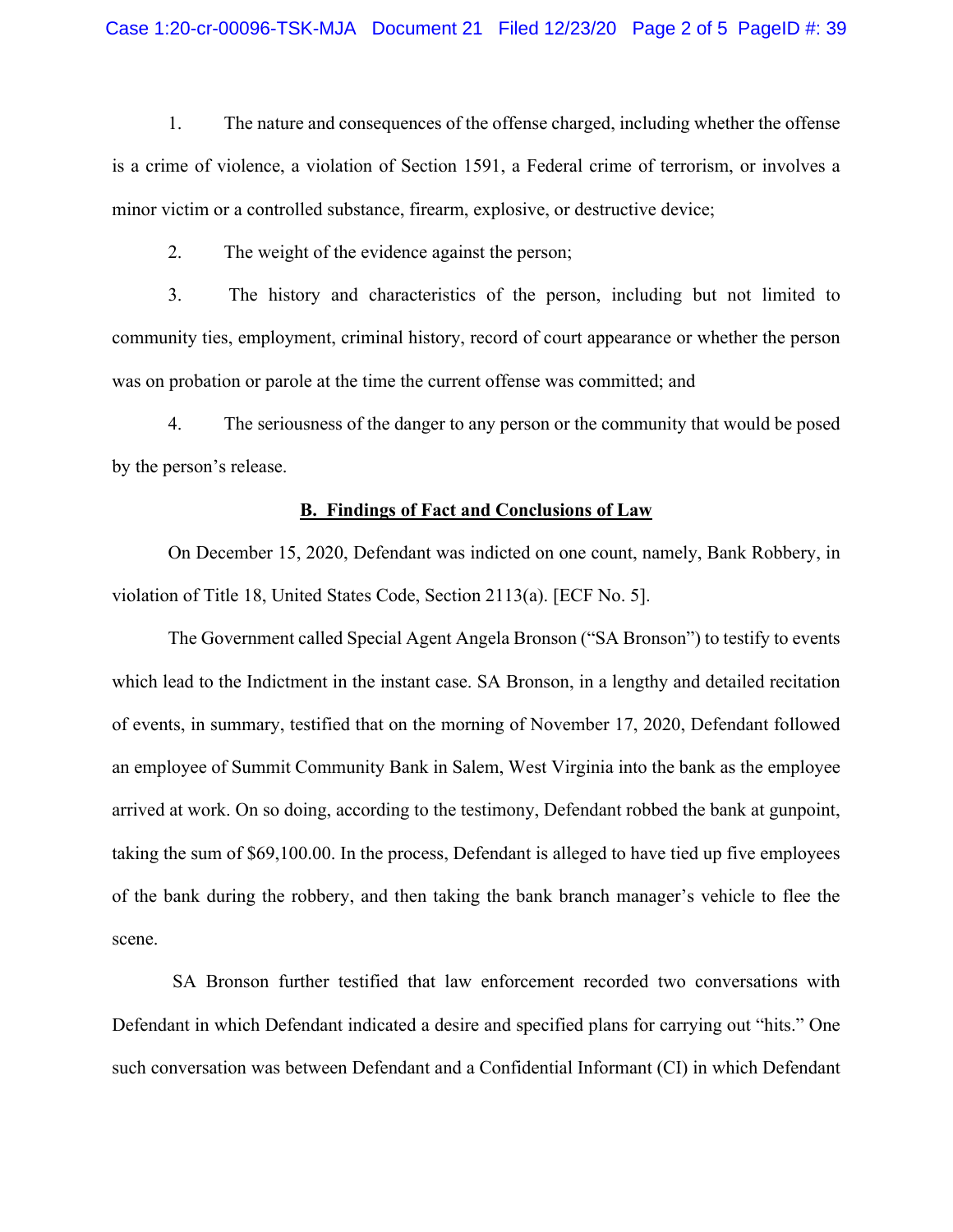requested the CI's assistance in locating a "hitman." The other such conversation involved Defendant, the CI, and an undercover FBI agent posing as a "hitman." The "hits" Defendant contemplated in the course of these conversations ranged from threats to bodily harm to homicide, and included a scheme to threaten or perhaps even harm a state Family Court Judge so as to interfere with Defendant's divorce proceeding. The contemplated "hits" also were alleged to target Defendant's ex-wife, and the boyfriend of his ex-wife. The agent's testimony was that Defendant intended that the monies from the bank robbery were to be used to pay for these "hits." Moreover, according to this testimony, the CI indicated to law enforcement where monies from the bank robbery could be located and recovered at Defendant's home, and law enforcement in fact located these monies in this location.

 While deferring a cross-examination of the Government's witness until such time as counsel can conduct a further investigation, counsel for the Defendant proffered that Defendant disputes the testimony and evidence put on by the Government. Defendant's counsel further argued that much of the Government's case turns on cooperating witnesses who did not testify in the proceeding before the Court and whose claims Defendant and his counsel have not yet had an opportunity to investigate. Defendant's counsel also highlighted Defendant's limited criminal history prior to events giving rise to the Indictment here, and pointed out Defendant's lack of a history with drug issues.

 The Court has taken into consideration Defendant's limited criminal history and his ties to the community. However, the Court is of the opinion that the severity and scope of Defendant's alleged criminal activity – in the short span of approximately one week as to events giving rise to the Indictment – demonstrates a grave risk to the safety of this community. Defendant's limited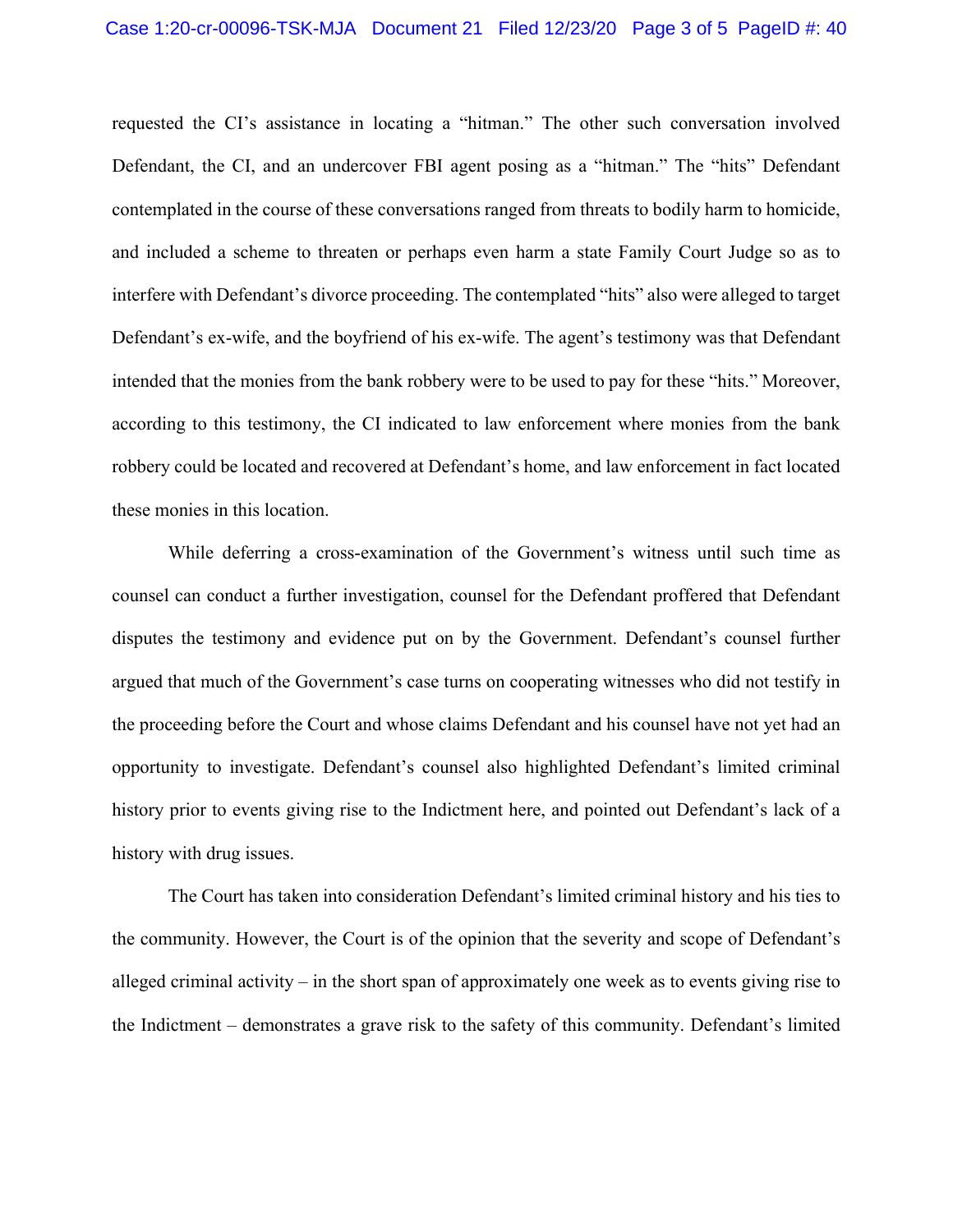criminal history and ties to the community do not outweigh the Court's concern as to the danger Defendant poses to the community.

For the reasons set forth herein and on the record, the Court finds as follows:

- 1. Given the seriousness of the allegations set forth on the record, the Government has established, by a preponderance of the evidence, that Defendant is a flight risk.
- 2. The Government has established, by clear and convincing evidence, including evidence of specific threats toward a judicial officer and others, that Defendant is a danger to the community.
- 3. No bond conditions could be set to reasonably ensure the appearance of Defendant or the safety of the community.

### **C. Decision**

 Based upon the evidence presented and the above findings of fact and conclusions of law, the Government's Motion to Detain [ECF No. 8] is **GRANTED.** Accordingly, it is hereby **ORDERED** that:

 1. Defendant is hereby **REMANDED** to the custody of the United States Marshals Service pending further proceedings in this case;

 2. Defendant be confined in a facility separate, to the extent practicable, from persons awaiting or serving sentences or being held in custody pending appeal;

 3. Defendant shall be afforded a reasonable opportunity for private consultation with defense counsel;

 4. On order of a court of the United States or on request of an attorney for the Government, the person in charge of the corrections facility in which Defendant is confined shall